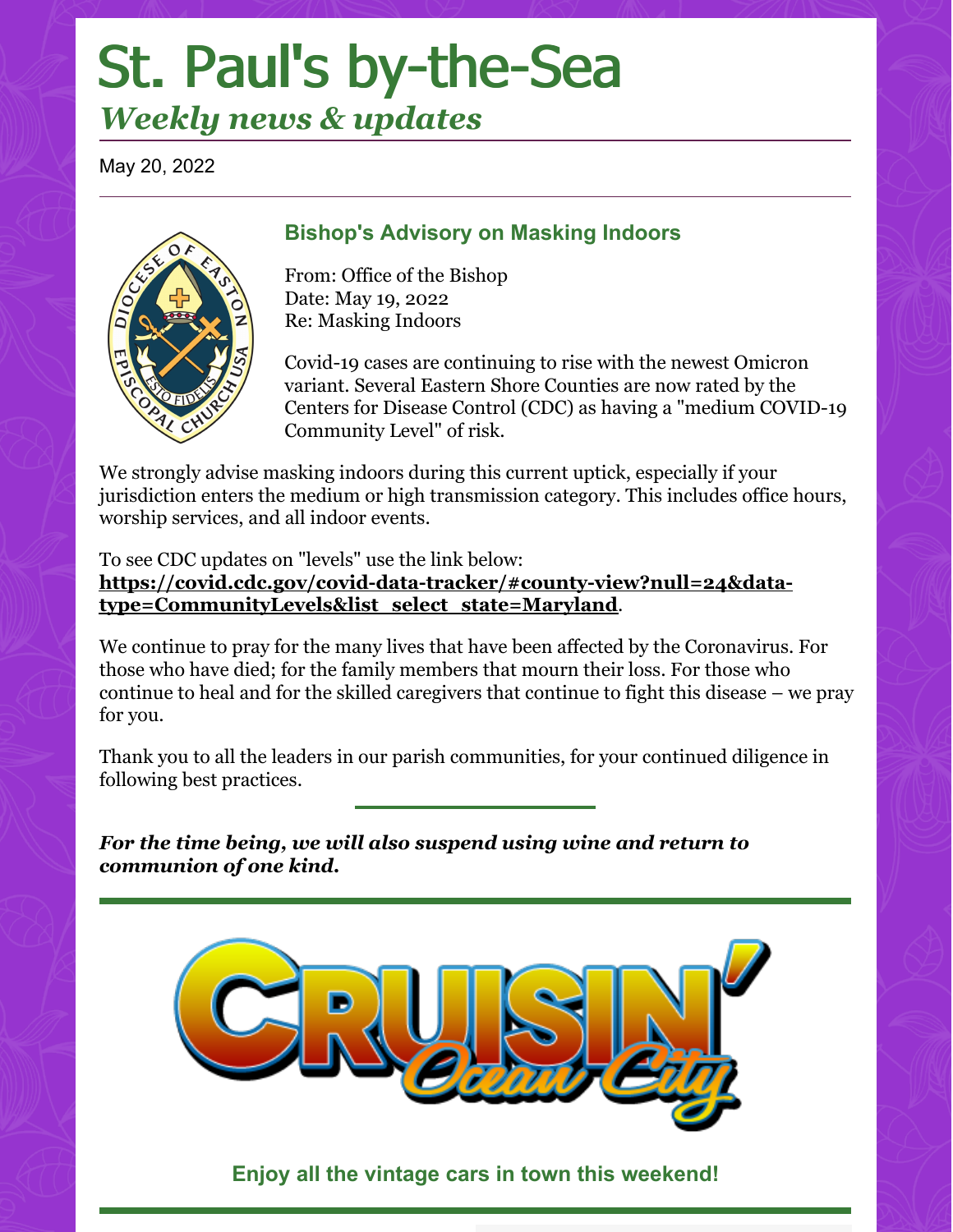

Bernhardine Whitney (5/27)



Debbie Cummings (5/25) **Online Services**

**[Click](https://www.facebook.com/StPaulsByTheSeaEpsicopalChurch/videos/397689712368281) here** to watch the Sunday, May 15th Holy Eucharist service.





**Birthdays**

**May 22nd Sixth Sunday of Easter**

Rite II Holy Eucharist service with music, celebrated by Pastor Blake Wamester.

#### **May 29th Sixth Sunday of Easter**

Rite II Morning Prayer service with music, officiated by our Lay Worship Leaders. The readings will be read in both English and Spanish at this service.

**[Click](https://files.constantcontact.com/2d81fdc6201/201f805d-1dc1-4437-b13b-46d709143600.pdf?rdr=true) here** for a PDF of the May 22th bulletin so you can follow along.



If you or someone you know is in need of prayer, whether illness or surgery, grieving, hardship, no matter the situation, please let us know. Contact the church office by phone (410- 289-3453) or email office@stpaulsbythesea.org to be added to our prayer list.

Let us pray for the special needs and concerns of this congregation, the nation, and the world.

*BOC Prayers of the People*

#### **Prayer List**

*Please keep those on our prayer list in your daily prayers.*

Robbie Whittington Joyce, Cindy Dreslin, Kyle Harmon, Shirley Connor, Jose Cabrera, Ryan Fischer, Katlyn, David Warren, Letty Trimper Hurst, Rev. Penny Morrow, Fr. Joe Rushton, Connie Mayers, Doug Dryden, Brian Friedman, Grace, Delores Rothermel, Ronnie Skinner, Randy Hastings, Gary Ballard, Hugh, Frank Candeloro, Jr., John Seward, Stephanie Hill, Douglas Allan, Yvetta Henry Tull, Melvin, Jean Charles, Jimmy Farley, Alex Hoffman, Jonathan Jones, Francisco Hector Diaz Diaz, Richard, Brad, Larry Lorton, Betty Merenda, Dee Toms, Bob Rothermel, The Lecates Family, Hunter Berry, The People of Ukraine, Lakelyn Draheim, Christopher Riley, Meredith Cobb, Alan Farley,